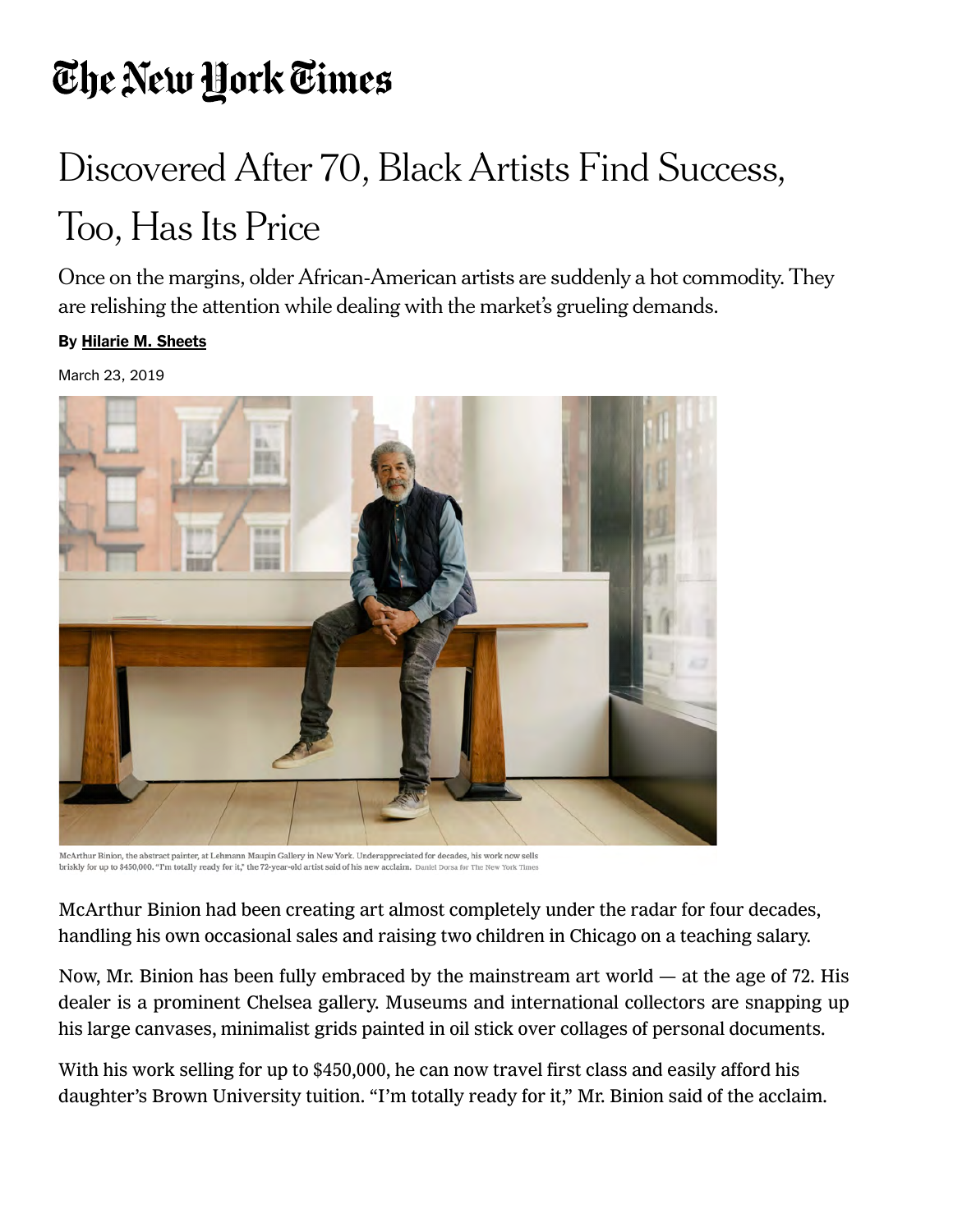

A detail of Mr. Binion's "Hand:Work" (2017) at Lehmann Maupin Gallery in New York. The artist observes the labor that goes into painting, capturing his own hands under a grid of lines drawn with oil stick. Daniel Dorsa for The New York Times

But he was not totally ready for the coarser realities of the modern-day art market. Mr. Binion rejected one dealer who he felt patronized him — she was hustling his freshly painted works on her cellphone at the Venice Biennale and coaching him on how to speak to curators and the press.

"Nobody's going to tell me what to say about my work," said Mr. Binion. "For me, if it wasn't going to be on your own terms, it's not worth it."

Mr. Binion belongs to a generation of African‑American artists in their 70s and 80s who are enjoying a market renaissance after decades of indifference. Museums are mounting popular exhibitions of their work, and their names, in some cases, are worth millions on the auction block.

With public appreciation have come demands to attend openings, lectures, interviews and panels at a time when travel can be onerous, or when artists prefer to be in the studio. Those whose work was never political or didactic are apprehensive about being framed as black artists, rather than as just artists.

["The kind of elation I may have had back 30 years, I'm past that point," said Howardena](https://mcachicago.org/Exhibitions/2018/Howardena-Pindell) Pindell, who at 75 uses a walker and can no longer crawl up a ladder to execute her paintings, often collaged with hundreds of paper dots covered in layers of acrylic, dye, sequins, glitter and powder.

Like other artists of color discovered later in life, hers is a different kind of contentment: "It's a more a sense of feeling protected and safe in terms of the vicissitudes of the art world."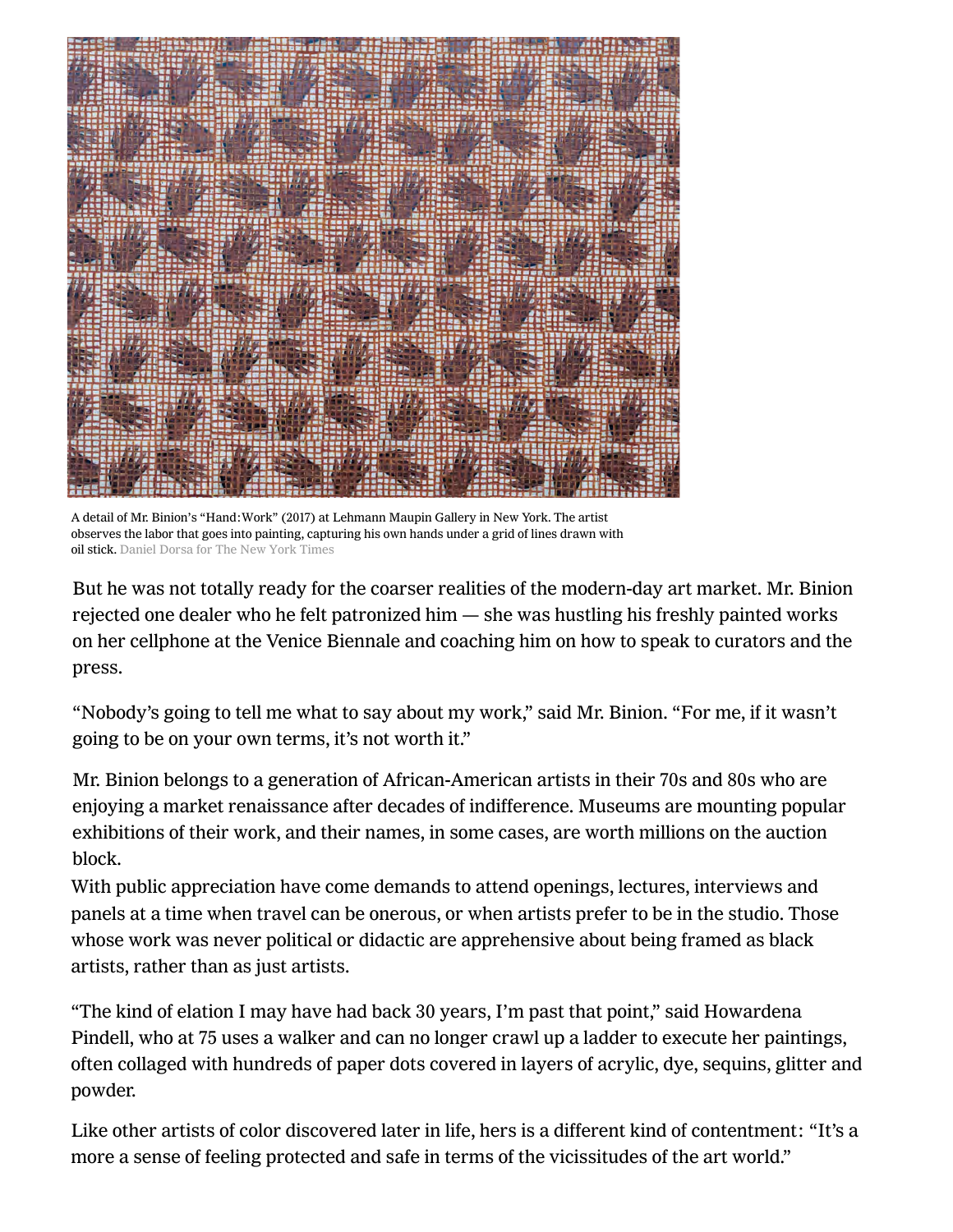In interviews, several of these artists spoke of the urge to create new works, which can be physically demanding yet invigorating at the same time. And while all the new money flowing in would have been nice when they were raising families, they were happy to be able to provide some security for their children and grandchildren.

Still, they can only do so much. Alexander Gray, a New York dealer who represents Melvin Edwards, Lorraine O'Grady and Frank Bowling, said he has been guilty of overestimating the speed of his older artists. "With the enthusiasm of the marketplace," he said, "we forget the age of these human beings and their physical capacity to travel all over the world, expected of an artist in the art world right now. I think it can be overwhelming."

Ms. O'Grady, an 85-year-old conceptual artist, has been inundated with requests to appear on panels and make presentations. "Anything that involves travel at this point, she is declining," said Mr. Gray. At 85, Mr. Bowling, who was born in Guyana and maintains studios in London and New York, has also put a moratorium on travel and interviews.

"At this point, for artists of advanced age, time is precious and there's no more precious place to be than in the studio," Mr. Gray said.



Howardena Pindell's thickly painted abstract canvas, "Autobiography: Artemis" (1986) at Garth Greenan Gallery in New York. Daniel Dorsa for The New York Times

Howardena Pindell arrived in New York in 1967 to a cool reception; her abstract art was frowned upon by both white and black members of the art community. Her breakthrough came in 2015. Now 75, she uses a walker but is actively painting with the help of assistants. Daniel Dorsa for The New York Times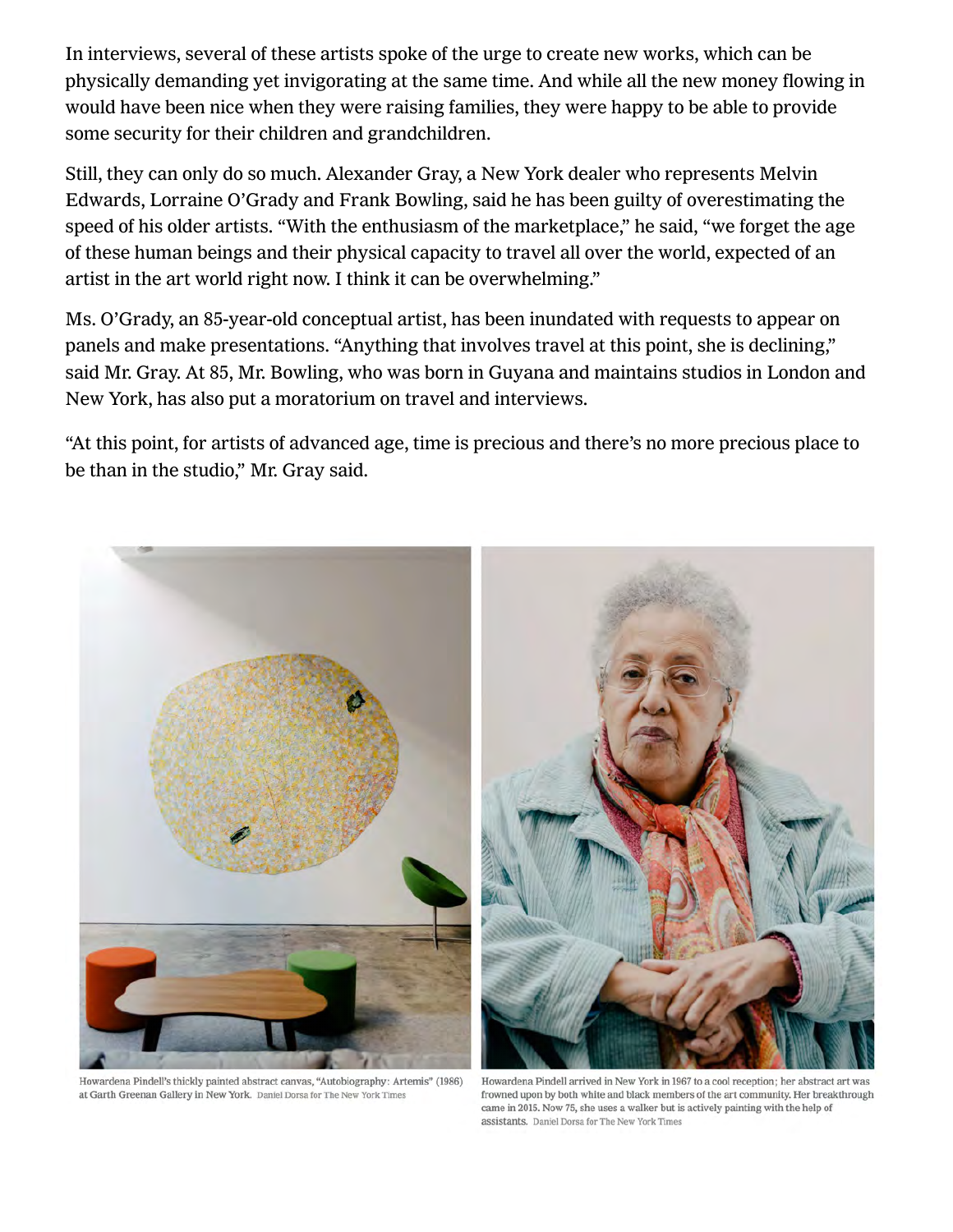

Ms. Pindell's "Untitled, an early work from 1972, spray-paint on canvas, at Garth Greenan Gallery. Daniel Dorsa for The New York Times

## 'It's About Time'

Recent traveling exhibitions such as ["Soul of a Nation: Art in the Age of Black Power,"](https://www.thebroad.org/soul-of-a-nation) which opened Saturday [at the Broad](https://www.thebroad.org/soul-of-a-nation) in Los Angeles, have illuminated the pantheon of black artists working in the 1960s and 70s. "There has been a whole parallel universe that existed that people had not tapped into," said Valerie Cassel Oliver, curator of modern and contemporary art at the [Virginia Museum of Fine Arts](https://www.vmfa.museum/) in Richmond.

### [[Read Holland Cotter's review of "Soul of a Nation."\]](https://www.nytimes.com/2018/09/13/arts/design/soul-of-a-nation-review-brooklyn-museum-black-power.html?module=inline)

Shattering the \$2 million threshold, new auction highs were set last year for Sam Gilliam, 85, as well as [Barkley Hendricks](https://www.culturetype.com/2018/05/18/two-1970s-era-portraits-by-barkley-l-hendricks-top-2-million-at-sothebys-shattering-the-artists-previous-record/) and [Jack Whitten,](https://www.culturetype.com/2018/11/15/jack-whittens-ancient-mentor-i-reaches-2-2-million-establishing-new-auction-record-more-than-twice-his-previous-high-mark/) both recently deceased. They built on the success of younger African‑American artists such as Kerry James Marshall, 63, who recently broke \$21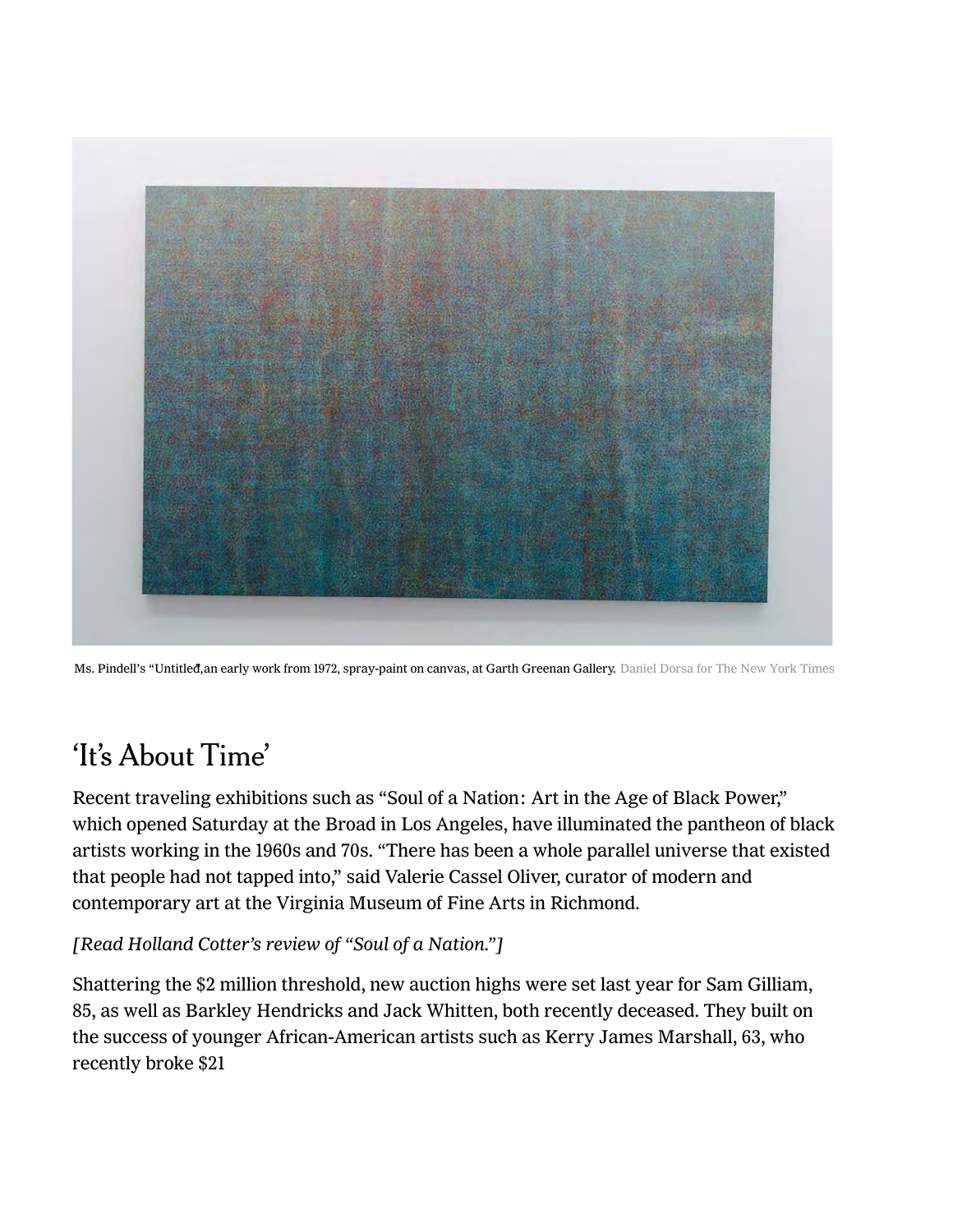[million at auction. \(While the artists do not directly benefit when collectors sell their](https://www.nytimes.com/2018/05/18/arts/sean-combs-kerry-james-marshall.html?module=inline)  paintings at auction, the high prices make their newly created works more valuable.)

[Ms. Pindell's breakthrough came in 2014, when she signed with Garth Greenan, a Chelsea](https://www.brandeis.edu/rose/)  gallerist; since then a survey of her work has appeared at the Museum of Contemporary Art in Chicago and the Virginia Museum of Fine Arts and is now on view at Brandeis University's Rose Art Museum.

But as a black abstract artist, Ms. Pindell found an inhospitable reception in New York after graduating from Yale in 1967. She was bucking the widespread expectation that African‑American artists should create work about social issues.

"Within the African‑American community in the 1970s, if you were an abstract artist you were considered the enemy pandering to the white world," said Ms. Pindell. "But white dealers would say that African-Americans who did abstract work were inauthentic."

Unbowed, she followed her own path. She worked in the curatorial ranks at the Museum of Modern Art, then [began teaching](http://art.stonybrook.edu/person/howardena-pindell/) at what is now Stony Brook University, while showing sporadically at galleries supporting underrepresented artists.

Even dealers who were starting to show women did not often include black women. At one gallery exhibition that had no black artists, she said, "I spoke vocally about that and one white woman came to me said, 'Would you please be cooperative and shut up about race?'"

Since signing with Mr. Greenan she has been asked to produce more work for fairs and exhibitions than she has been used to.

But on the upside, she can now afford studio assistants and a driver to take her to her teaching job.

"I'm being well taken care of," said Ms. Pindell.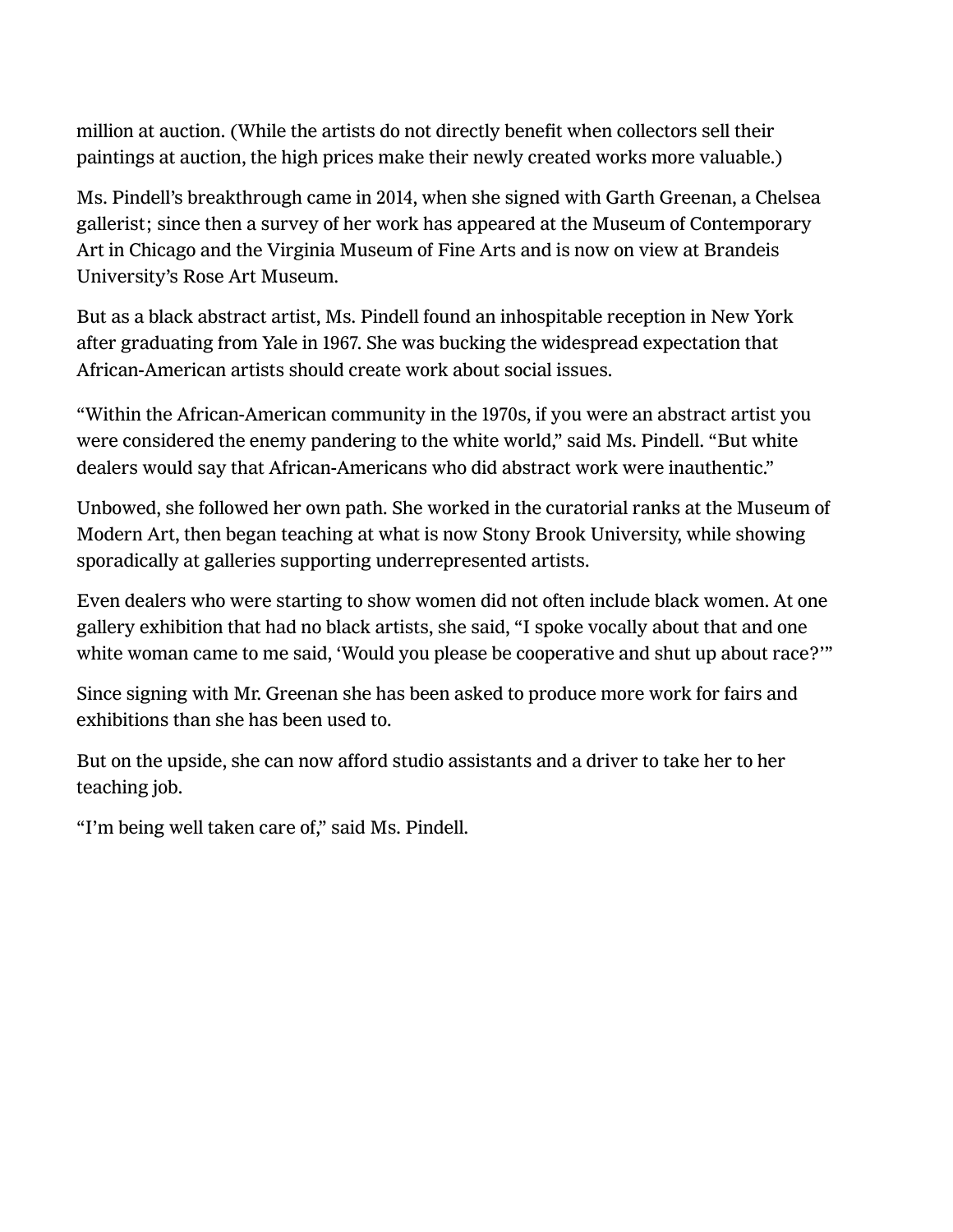

The sculptor Melvin Edwards at his studio in Plainfield, N.J., with "Nigba Lailai (The Past)," from 1979. Melvin Edwards/Artists Rights Society (ARS), New York; Chester Higgins Jr./The New York Times

Mr. Edwards's welded steel sculpture, "For Modie 218." The show "Soul of a Nation: Art in the Age of Black Power," at the Broad, shines a bright light on the work of Mr. Edwards, Ms. O'Grady, Mr. Bowling and others. Melvin Edwards/Artists Rights Society (ARS), New York; via Alexander Gray Associates; Stephen Friedman Gallery

Mr. Edwards, whose abstract, welded-metal sculptures have been acquired by five institutions in the last 18 months, including the Whitney Museum and Tate Modern, turns 82 in May. He, too, said that pursuing abstraction as a black artist was a lonely road.

His geometric barbed-wire and chain structures were shown at the Whitney in 1970, but it would be another two decades before he had his first gallery exhibition. Demand for his work has risen dramatically in recent years as a result of museum shows.

"You invent your own game — and then you push it forward," said Mr. Edwards, who taught at Rutgers for 30 years. "It's about time the art world caught up."

### Not Defined by Race

In some cases, the older artists have had younger African-American stars to thank for the new attention. Mark Bradford, 57, the renowned Los Angeles artist who represented the United States in 2017 at the Venice Biennale, lobbied his gallery, Hauser & Wirth, to take on Mr. Whitten, one of Mr. Bradford's inspirations. And the conceptual artist Charles Gaines, 75, Mr. Bradford's former teacher, will have his first show with the gallery in the fall.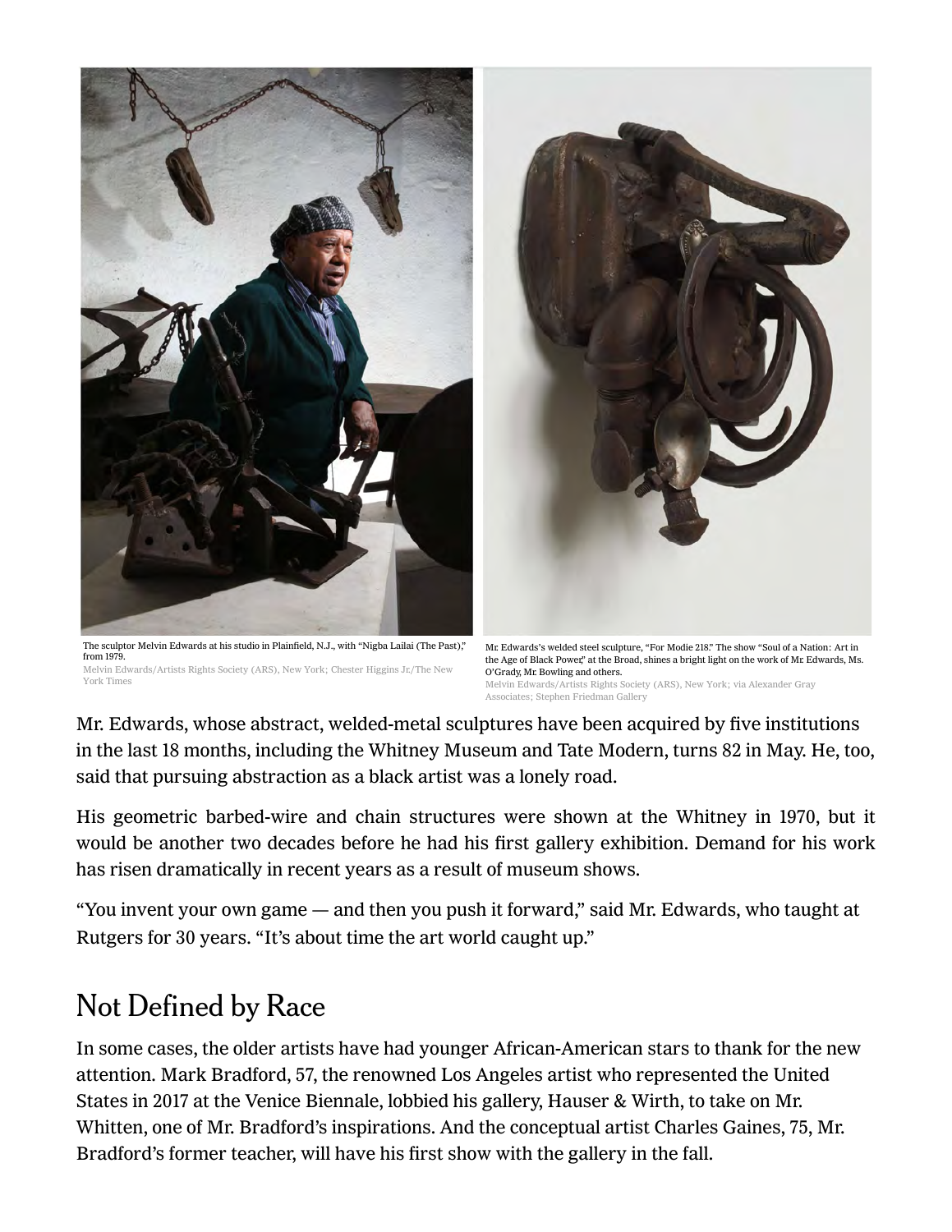

Last year Frank Bowling, 85, created "Two Blues," acrylic and mixed media on collaged and printed canvas.

Frank Bowling/Artists Rights Society (ARS), New York; DACS, London; via Alexander Gray Associates; Hales Gallery



Drawing from his native Guyana and from Color Field painting, Mr. Bowling's "Drift II" (2017), printed with bright stripes, "is topped with an eruption of paint as thick as melted ice cream," the critic Roberta Smith wrote. Frank Bowling/Artists Rights Society (ARS), New York; DACS, London; via Alexander Gray Associates; Hales Gallery

Yet there's a rub for older artists whose work has never overtly addressed identity or politics, as Mr. Bradford's work does.

Michael Rosenfeld, who represents the geometric painter William T. Williams, 76, and the sculptor Barbara Chase-Riboud, 79, said they both "purposefully withdrew from the commercial gallery world for decades," because they did not want their work to be seen through the lens of identity.

Still, race is an undeniable factor in the market's new embrace. Rachel Lehmann, co-owner of Lehmann Maupin, which represents Mr. Binion, said she has asked buyers what they responded to in the artist's work.

"They were interested in the fact that it is abstract and in the fact that this is an African‑ American artist — part of the spectrum that has been neglected in our history," she said.

Like Mr. Binion, Mr. Edwards has welcomed the new income, which allowed him to buy a second home, in Senegal, and the freedom to experiment there with tapestries, which he hopes to show in his fall exhibition at the Alexander Gray gallery. "I've got stacks of ideas and things to do," said the sculptor.